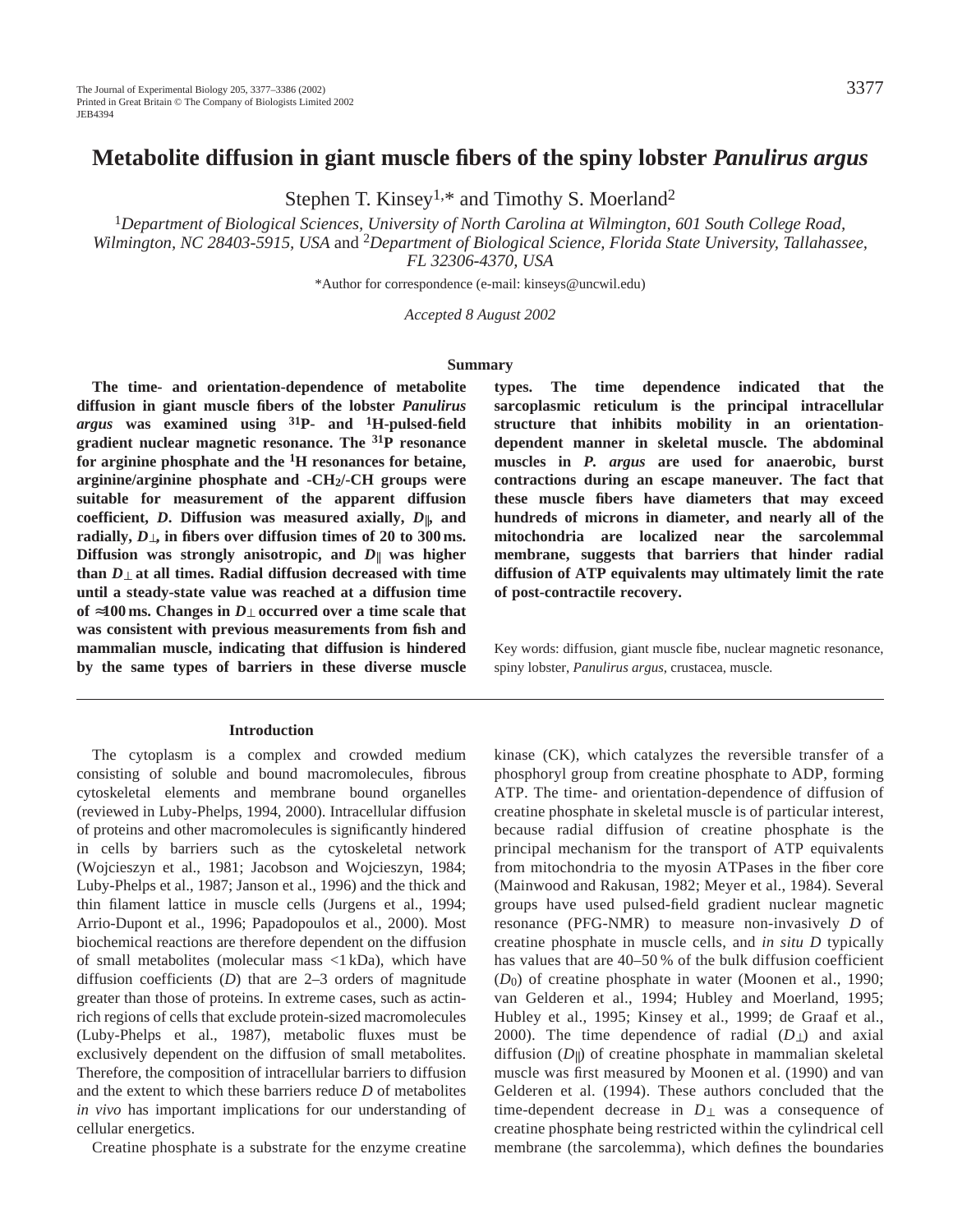# 3378 S. T. Kinsey and T. S. Moerland

of a muscle fiber. Our own investigations of diffusion in the homogenous red and white muscles of fish revealed that the decrease in *D*⊥ with time was more likely to be a result of subcellular barriers that occur on a length scale of a few  $\mu$ m (Kinsey et al., 1999). Candidate diffusion barriers on this length scale include the sarcoplasmic reticulum (SR) and mitochondria. Subsequent measurements by de Graaf et al. (2000) on rat skeletal muscle were interpreted to indicate that radial diffusion of creatine phosphate was restricted by undefined, cylindrical shaped structures with a diameter of  $22 \mu m$ , too small to be accounted for by the sarcolemma. Therefore, while *D*⊥ of creatine phosphate has been found to have a consistent pattern of time dependence in skeletal muscle, the barriers that induce the observed diffusive anisotropy are unresolved.

In the present study, we have used  $31P-PFG-NMR$  to examine the time dependence of  $D_{\parallel}$  and  $D_{\perp}$  of arginine phosphate (AP), an invertebrate phosphagen analogous to creatine phosphate, in giant fibers of spiny lobster abdominal muscle. The fibers are characterized by their extreme size, which can exceed 500  $\mu$ m in diameter and 1 cm in length (Jahromi and Atwood, 1971), as well as a paucity of mitochondria, which in giant crustacean fibers are almost exclusively localized to the periphery of the cell (subsarcolemmal mitochondria; Kent and Govind, 1981; Tse et al., 1983). The large size of the fibers means that aerobic post-contractile recovery involves diffusion of arginine phosphate over hundreds of µm, and barriers to diffusion may ultimately limit this process. Use of giant fibers in the present study minimizes the effect of restriction within the cylindrical sarcolemma, allowing an examination of intracellular barriers. In addition, the lack of intermyofibrillar mitochondria means that the contractile filaments and SR are the only obvious anisotropic barriers to diffusion. We also used  ${}^{1}$ H-PFG-NMR to examine diffusion of protonated metabolites, which differ from AP in their molecular mass and chemical characteristics. We tested the hypotheses that (i) all of the metabolites would have similar anisotropic diffusion, (ii) the time dependence of radial diffusion would be consistent with hindrance by µm-scale structural barriers such as the SR, and (iii) diffusion coefficients collected at long diffusion times (i.e. distanceaveraged over intracellular barriers) would be inversely proportional to molecular mass, as expected in an isotropic solution.

### **Materials and methods**

### *Specimens*

Adult spiny lobsters *Panulirus argus* Latreille were obtained from the Keys Marine Laboratory in Long Key, FL, USA or from the University of Florida Marine Laboratory in St Augustine, FL, USA. Specimens were maintained at 22°C in 10001 tanks containing recirculating seawater. Lobsters were exposed to a 12 h:12 h light:dark cycle and fed frozen shrimp daily.

## *NMR procedures*

Muscle fibers were prepared as described in Kinsey and Ellington (1996). Lobsters were placed on ice for 20 min prior to dissection. The carapace on the dorsal surface of the abdomen was removed, and bundles of 2–3 giant fibers were isolated from the deep extensor abdominal muscle. The muscle fibers were tied at either end with 6–0 surgical silk and suspended in the center of a 1.9 mm i.d. glass capillary superfusion chamber housed in a NMR probe. The glass capillary chamber was connected at either end to superfusion lines that were fed through the bottom of the probe to a pair of peristaltic pumps. The fibers were continuously superfused at a flow rate of  $10 \text{ ml min}^{-1}$  with lobster saline solution  $(457 \text{ mmol l}^{-1} \text{ NaCl}, 15 \text{ mmol l}^{-1} \text{ KCl}, 1.8 \text{ mmol l}^{-1} \text{ MgCl}_2 \text{ and}$  $2.5$  mmol  $l^{-1}$  MgSO<sub>4</sub>, buffered with  $10$  mmol  $l^{-1}$  Hepes and 10 mmol l–1 MES, pH 7.5). The temperature of the superfused tissue was maintained at 20°C using a refrigerated recirculating water bath. The NMR probe had a horizontal, five-turn solenoidal radiofrequency coil (2.6 mm i.d.) tunable to  ${}^{1}H$  and 31P, which surrounded the superfusion chamber.

Experiments were performed on a Bruker 600 MHz DMX wide-bore spectrometer with micro-imaging gradient coils  $(960 \,\mathrm{mT \, m^{-1}}$  maximum gradient strength) located at the National High Magnetic Field Laboratory in Tallahassee, FL, USA. Data were acquired and processed using a Silicon Graphics Indigo workstation and Bruker X-Win NMR software. The probe was oriented so that the long axis of the superfusion chamber, and hence the long axis of the muscle fibers, was oriented parallel to the *y*-axis imaging gradient. Therefore, both the *x* and the *z* gradients was oriented perpendicular to the muscle fibers. This careful alignment of the probe and the homogeneous orientation of the giant fibers within the probe ensured that our measurements of axial diffusion (along the *y*-axis) and radial diffusion (along the *x*or *z*-axis) contained essentially no contamination from fibers oriented at angles off-axis. To measure *D* of phosphorylated compounds, 31P-spectra were acquired at 242 MHz using a bipolar gradient pulse-stimulated echo sequence, with a longitudinal eddy current delay (BPP-LED; Cotts et al., 1989; Wu et al., 1995; Gibbs, 1997) as previously applied to fish muscle fibers (Kinsey et al., 1999). This sequence minimizes both eddy-current-induced artifacts and the background gradients generated from susceptibility contrast in heterogenous samples (Fordham et al., 1996). To measure *D* of protonated compounds, 1H-spectra were collected at 600 MHz using the BPP-LED pulse sequence as above modified to include the CHESS (*CHE*mical *S*hift *S*elective) water suppression sequences (Moonen et al., 1990) inserted during the relaxation delay and during the mixing time (Fig. 1). The CHESS sequences are as described in Kinsey and Ellington (1996). In an isotropic solution, the NMR peak amplitude, *A*, is described by:

$$
\ln(A/A_0) = -(\gamma G \delta / 2\pi)^2 (\Delta - \delta / 3 - \tau / 2) D = -bD, \qquad (1)
$$

where  $A_0$  is the peak amplitude in the absence of diffusionweighting gradients. The magnitude of the motion-encoding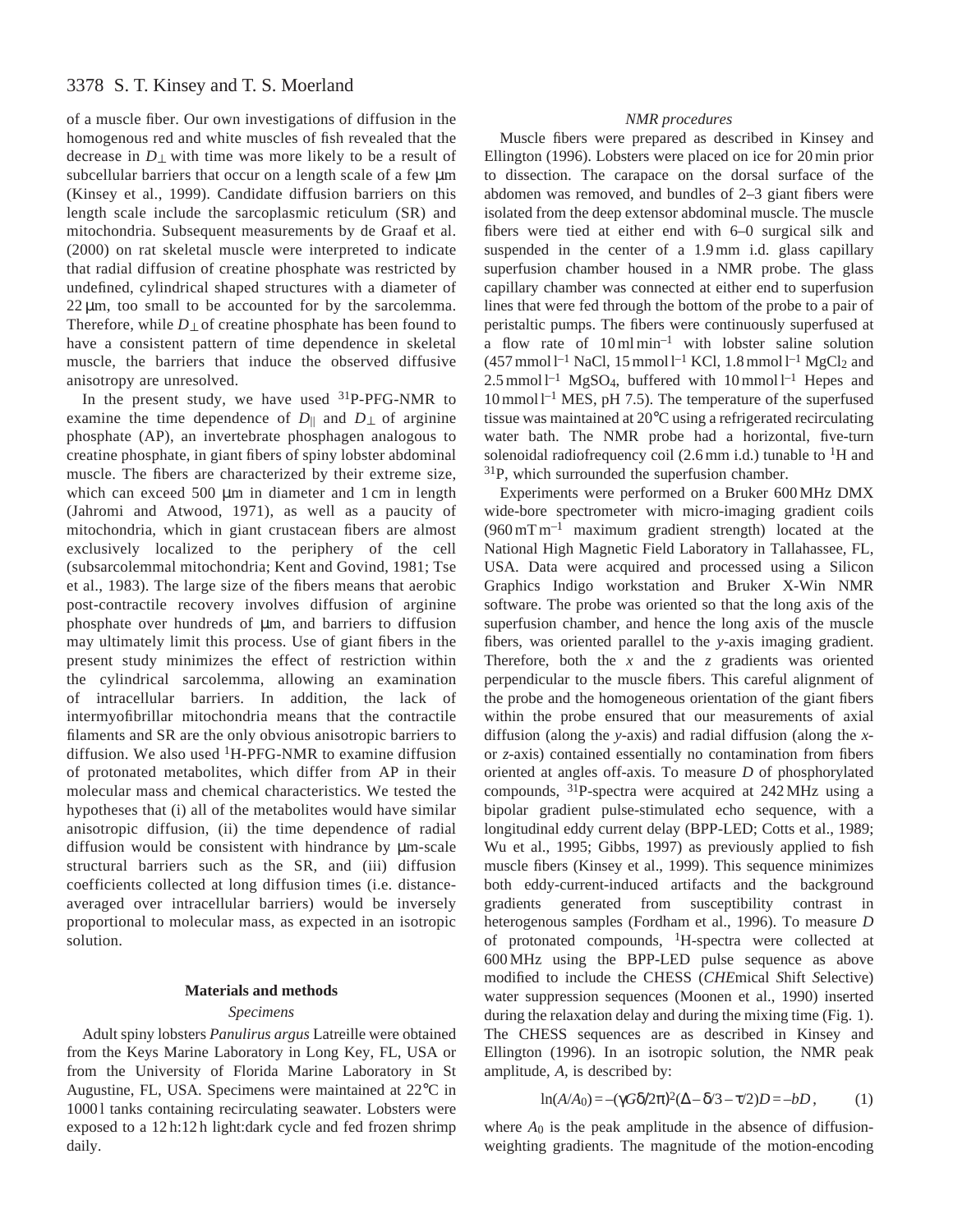Fig. 1. (A) Pulse sequence used to measure  $D_{\parallel}$  and  $D_{\perp}$  in lobster abdominal muscle fibers. The solid bars represent excitatory radiofrequency pulses, with the magnetization tip angle (degrees) indicated over each pulse. The stippled bars represent magnetic field gradient pulses. TM is the mixing time, *T*e, echo time,  $\delta$  is the duration of the spatialencoding gradients,  $\tau$  is a short delay, ∆ is the approximate diffusion time (corrected as described in text), AQ is the signal acquisition period, and WS1 and WS2 are water suppression sequences that were used in the <sup>1</sup>H spectra only. (B) The water suppression sequences are shown diagrammatically (for details, see Kinsey and Ellington, 1996). Diffusion coefficients at a given diffusion time



were determined by collecting a series of spectra at different amplitudes of the spatial-encoding gradients. The diffusion time was adjusted by changing the value of ∆. Additional details are given in the text.

wave vector, γ*G*δ/2π, is defined by the magnetogyric ratio of <sup>31</sup>P or <sup>1</sup>H, γ, the gradient amplitude *G* and the gradient duration of each bipolar pair δ. The diffusion time is defined by the term  $\Delta$ –δ/3– $\tau$ /2, where  $\Delta$  is the time between the leading edges of each gradient pair, and  $\tau$  is the time between the end of each gradient and the next radiofrequency pulse (Fig. 1). *b* is the composite diffusion-weighting factor.

To measure *D*, a series of spectra were collected with different values for *G*. In all experiments, δ was 2 ms, τ was  $250 \,\mu s$ , the recycle time was 2s, the eddy current delay was 20 ms and spectra were collected in either 256 or 512 scans. Gradient strengths ranged from 100 to  $960 \,\mathrm{mT\,m^{-1}}$ , and the current pulses through the gradient coils were pre-emphasized so that the magnetic field gradient produced was square, as shown in Fig. 1A. At least four data points with different values of *G* were collected for each diffusion measurement. Diffusion was measured at seven diffusion times, which ranged from 20 to 300 ms. The diffusion time was adjusted by changing  $\Delta$  values, while all other time variables were constant. The direction in which diffusion was measured was alternated for each diffusion time (e.g. *D*⊥ was measured at 20 ms followed by measurement of  $D_{\parallel}$  at 20 ms). Several determinations of *D* could be made for each fiber preparation.

### *Analysis*

The time dependence of intracellular diffusion coefficients is influenced by fixed structures in the cytoplasm, and the highly organized structure of muscle would be expected to have a different effect on  $D_{\perp}$  and  $D_{\parallel}$ . ATP equivalents must diffuse from subsarcolemmal mitochondria to the fiber core, so barriers to radial diffusion directly impact cellular energy transport. Several dominant structural barriers are likely to

affect radial diffusion, such as: (i) the nm-scale myofilament lattice, which consists primarily of the filamentous contractile proteins actin and myosin, (ii) µm-scale subcellular membranes, which in lobster abdominal muscle principally constitute the SR, and (iii) the  $1\times10^2 \mu$ m-scale sarcolemmal membrane, which is the cylindrical membrane that delineates individual muscle cells. Two of these barriers, the myofilament lattice and the sarcolemmal membrane, both have known dimensions and their effect on radial diffusion can be predicted.

We have previously used a volume-averaging approach (Carbonell and Whitaker, 1984) to model the time dependence of *D*⊥ in the myofilament lattice, and details of this procedure are available in Kinsey et al. (1999). The effect of restriction within the cylindrical sarcolemma on the time dependence of diffusion has been approximated by Gibbs (1997), by interpolating between the theoretical long- and short-time asymptotic behavior of *D*⊥ to yield:

$$
D_{\perp}/D_0 = \left[1 + \frac{4}{3\sqrt{\pi}} \sqrt{D_0 \Delta/a^2} - 1.81(D_0 \Delta/a^2)^{0.81} + 4(D_0 \Delta/a^2)\right]^{-1}, \quad (2)
$$

where *a* is the radius of the cylinder (muscle fiber). It is expected that diffusion through the SR would yield a curve of *D*<sub>⊥</sub> against diffusion time that is similar in shape to that for diffusion through the myofilament lattice. However, while we know that the SR membranes have radial increments on the  $\mu$ m scale, we lack an adequate morphometric description of the reticulations in lobster muscle SR to mathematically describe the effect on *D*⊥. Therefore, we can analyze the effect of the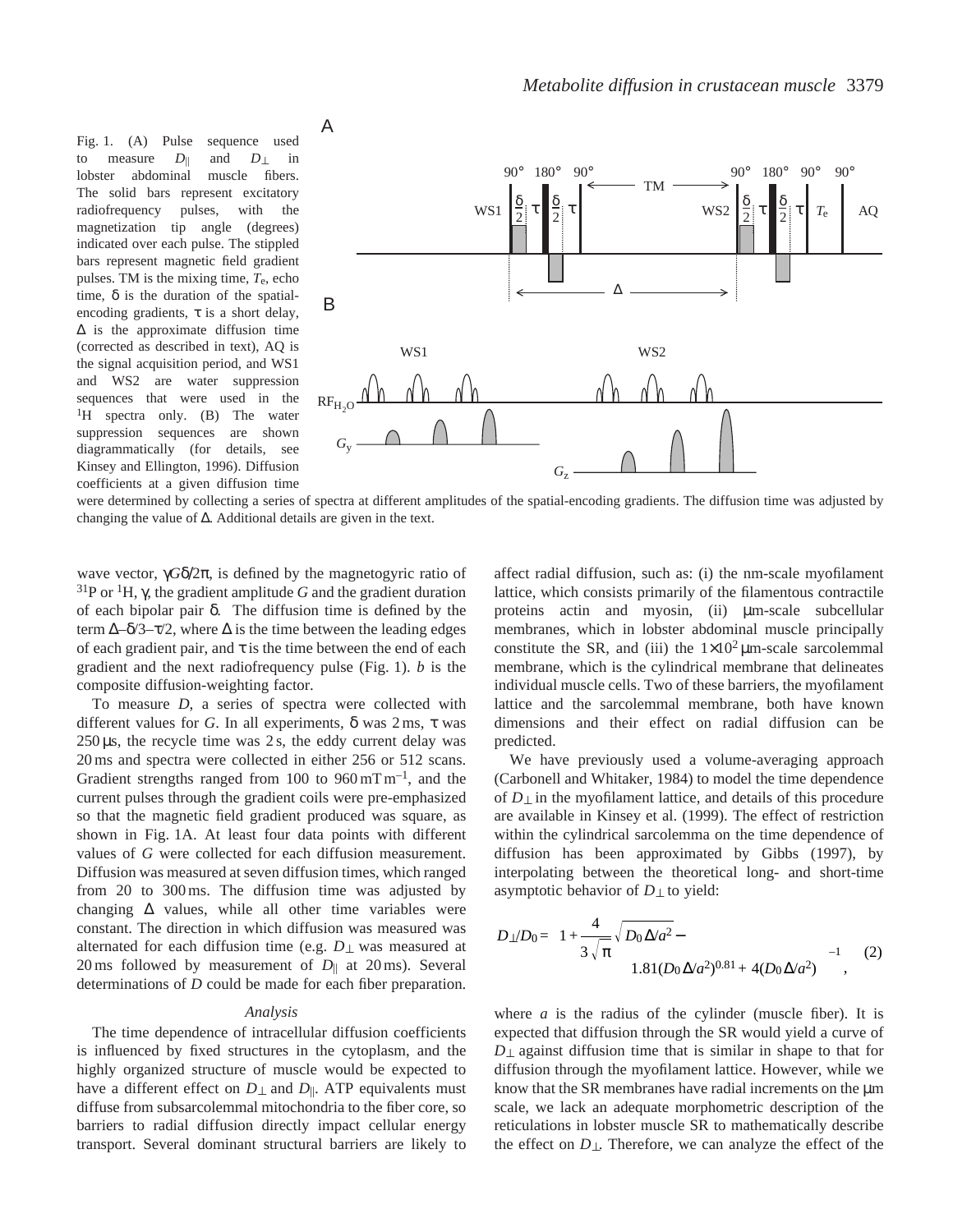SR by elimination, since its influence on  $D_{\perp}$  will have a time dependence that is intermediate to that of the myofilament lattice and the sarcolemmal membrane (Kinsey et al., 1999).

### **Results**

The lobster muscle fibers could be maintained in an energetically favorable condition for  $>6$  h, based on the constant amplitudes of the 31P-NMR peaks arising from arginine phosphate, ATP and Pi, as well as the lack of change in intracellular pH, determined by the chemical shift of the Pi peak (reviewed in Kinsey and Moerland, 1999). The only phosphorylated compound with sufficient signal for measuring *D* at all diffusion times was arginine phosphate, although we were able to reliably measure ATP diffusion in some cases (see below). Peak assignments in  ${}^{1}$ H-spectra were made by spiking muscle extracts with putative compounds and by comparison of our spectra to the chemical shift data given in Agar et al. (1991). The betaine peak at 3.2 p.p.m. was large and well

resolved in 1H-NMR spectra, and *D* could be measured at all diffusion times for this metabolite (Fig. 2). Although several other peaks were also visible, the extremely small tissue sample yielded relatively little signal for the smaller peaks at the high gradient strengths necessary to measure *D*. In addition, most of the other peaks in 1H-spectra from lobster muscle contain contributions from multiple metabolites, thus confounding measurement of *D*. However, two additional peaks did demonstrate sufficient signal and linear amplitude attenuation with increasing gradient strength, and *D* could be measured for these peaks at some diffusion times. A peak at 1.95 p.p.m., which principally comprises arginine, but may have a slight contribution from lysine, could be measured at diffusion times ranging from 30 to 150 ms. Although this peak has a chemical shift specific to arginine, most of this amino acid is probably in the form of arginine phosphate, which facilitates comparison of the  $31P-$  and  $1H- NMR$ methods. Diffusion of a small peak at 1.0 p.p.m. was also measured at diffusion times ranging from 30 to 150 ms. We do not have an identity for this peak, but it likely consists of -CH and -CH2 groups of aliphatic amino acids. Despite the uncertainty in assignment of this peak, it was included because it has diffusion coefficients that are consistent with a low molecular mass solute, and because it further illustrates the general diffusive pattern in muscle (see below). Several sizeable peaks with chemical shifts of 3.0 to 4.0 p.p.m. are present in Fig. 2, but were not included in the analysis because they were often reduced or absent in other  ${}^{1}$ H-spectra.

Those peaks that were examined always had linear decreases in signal amplitude as *G* was increased at all of the diffusion times that were analyzed. Fig. 3 illustrates this linearity as well as the characteristic

difference in attenuation slopes associated with axial and radial diffusion. The time dependence of  $D_{\parallel}$  and  $D_{\perp}$  is presented in Fig. 4. The unrestricted, bulk diffusion coefficient  $D_0$  of a metabolite in water would be expected to be higher than *D* in the crowded environment inside a muscle fiber.  $D_0$  of arginine phosphate has been previously determined to be  $4.05\times10^{-6}$  cm<sup>2</sup>  $s^{-1}$  (Ellington and Kinsey, 1998), which is considerably higher than the *D* values for arginine phosphate in lobster muscle (Fig. 4A). The most obvious pattern in both the <sup>31</sup>P- and <sup>1</sup>H-NMR derived data was the orientation-dependence of diffusion within lobster muscle fibers, where *D*⊥ was lower than *D*|| at all diffusion times for all of the metabolites (Fig. 4). From 20 to 100 ms, a substantial reduction in *D*⊥ was apparent for arginine phosphate and for betaine. This pattern was not resolved for the two small 1H resonances arising from arginine/arginine phosphate and -CH/-CH2 groups since we were unable to measure *D* at the shortest diffusion times. In contrast to the pattern for radial diffusion,  $D_{\parallel}$  was only slightly time-dependent for all of the compounds and demonstrated no



Fig. 2. A region of a lobster abdominal muscle 1H-spectrum. The peaks for betaine, arginine/arginine phosphate (at 1.95 p.p.m.) and -CH2/-CH groups yielded linear attenuation plots and sufficient signal-to-noise ratios to allow measurement of *D* at several diffusion times. Alanine and lactate methyl peaks are also indicated for reference, although diffusion of these metabolites was not examined in the present study.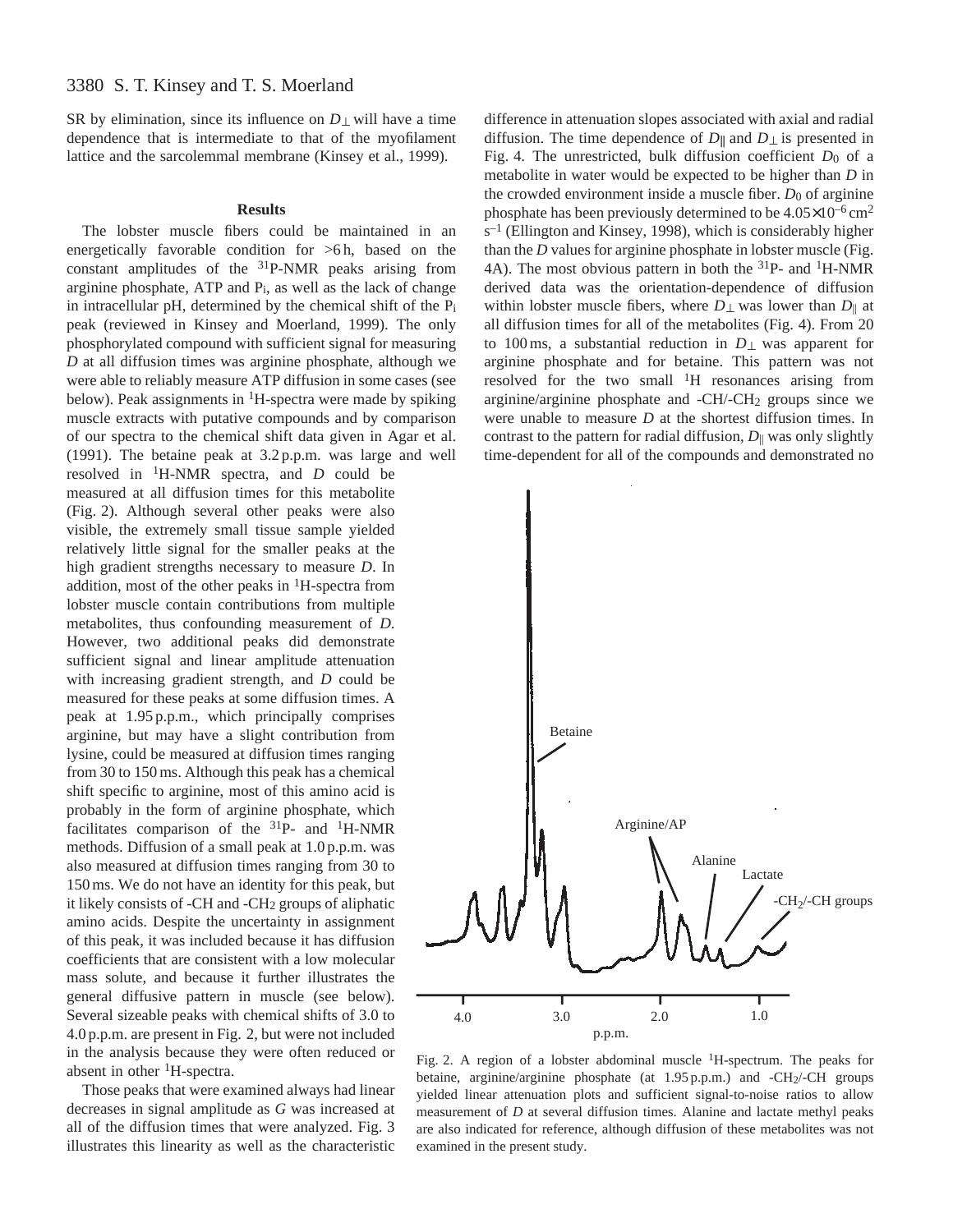

Fig. 3. Typical attenuation plot of the NMR peak amplitude as a function of the diffusion-weighting factor *b* in the axial (open squares) and radial (filled squares) directions in *P. argus* muscle. This example is from a measurement of arginine phosphate diffusion at a diffusion time of 150 ms. A steeper attenuation slope is indicative of a higher *D*, as seen for axial diffusion.

rapid decrease at short diffusion times. The *D* values in both orientations were fairly stable after about 100 ms, as would be expected for diffusion through a porous medium.

Since radial diffusion of arginine phosphate from subsarcolemmal mitochondria to the fiber interior is important

# *Metabolite diffusion in crustacean muscle* 3381

in aerobic post-contraction recovery in lobster fibers, it is of interest to examine the effect of intracellular barriers on the net movement of arginine phosphate. Fig. 5 shows the extent to which the radial root-mean-square (RMS) displacement of arginine phosphate in lobster muscle deviates from that of arginine phosphate in a non-restricted environment. At the maximal diffusion time of 300 ms measured in this study, arginine phosphate diffused a distance of only  $7 \mu m$ , whereas in an unrestricted environment, it would diffuse twice that distance.

The principal cause of the diffusive anisotropy can be inferred from the model data presented in Fig. 6, which predicts the effects of the myofilament lattice and the sarcolemmal membrane on the normalized radial diffusion coefficient of arginine phosphate  $(D_1/D_0)$ . The results of this analysis would be nearly identical for the other metabolites. The predicted effect of the nm-scale myofilament lattice leads to a very rapid reduction in  $D_{\perp}/D_0$  (<0.2 ms), after which a steady-state diffusion coefficient is reached (Fig. 6A). In contrast, restriction of metabolites within the  $300 \mu m$  diameter sarcolemma of lobster fibers only minimally impacts radial diffusion (Fig. 6B). In fact,  $D_{\perp}$  is only about 5% less than  $D_0$ at a diffusion time of 300 ms (Fig. 6B). It is expected that the rate of decay of  $D_1/D_0$  with time will be considerably less in the large fibers of lobsters than in cells of 'normal' dimensions. In Fig. 6C the combined effect of these two types of structural features has been removed from the arginine phosphate *D*⊥



Fig. 4. Time dependence of *D*|| (open squares) and *D*⊥ (closed squares) for several metabolites in abdominal muscle fibers of *P. argus*. Diffusion was measured using the  $31P-NMR$  peak for arginine phosphate (A), and the  $1H-NMR$  peaks arising from (B) betaine, (C) arginine/arginine phosphate and (D) -CH2/-CH groups. Values are means ± S.E.M. (*N=*4, except for -CH2/-CH peak, where *N*=3).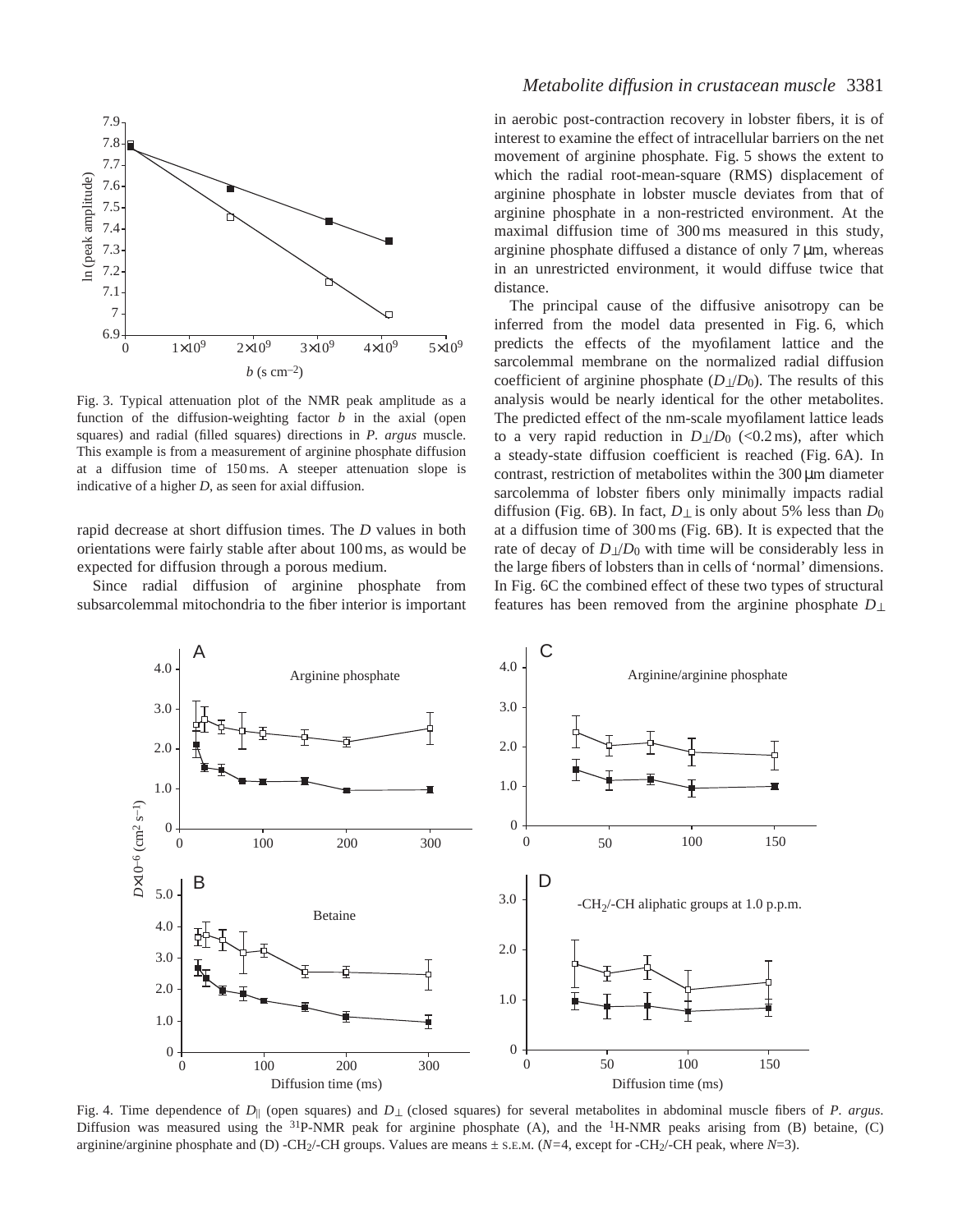

Fig. 5. The radial root-mean-square (RMS) displacement of arginine phosphate in *P. argus* fibers as a function of the square root of the diffusion time. The RMS displacement  $\lambda$  is described by  $\lambda = \sqrt{2Dt}$ , where *t* is the diffusion time (ms). The unrestricted RMS displacement was calculated using a *D* value for AP of  $4.054 \times 10^{-6}$  cm<sup>2</sup> s<sup>-1</sup> (Ellington and Kinsey, 1998). The effect of restriction is noted by the deviation of the radial RMS displacement values of AP in the fibers (filled squares) from the line depicting the time-dependent displacement in an unrestricted medium. Data points were calculated from the mean values of *D*⊥ shown in Fig. 4A.

values, and compared to the bulk diffusion coefficient for arginine phosphate  $(4.05\times10^{-6} \text{ cm}^2 \text{ s}^{-1})$ . Here, the residual time dependence of AP  $D_{\perp}$  values presumably is caused by structures other than the myofibrillar lattice or the sarcolemmal membrane.

Fig. 7 shows the relationship between intracellular *D* values and the reciprocal of the square root of molecular mass. This relationship should be linear in an isotropic solution, as well as in a porous medium at long diffusion times (i.e. when *D* reaches a steady state). We examined *D*|| values at a diffusion time of 100 ms. This selection was made, not only because the *D* values have largely stabilized at this point, but also because measurements of  $D_{\parallel}$  at a diffusion time of 100 ms are available for lactate and alanine in lobster abdominal muscle fibers (Kinsey and Ellington, 1996), and these data can be included in the analysis. In addition, we were able to estimate  $D_{\parallel}$  of ATP by averaging values from three diffusion times collected from a muscle preparation that yielded an adequate signal-to-noise ratio and linear attenuation plots. We arrived at a steady-state value of  $D_{\parallel}$  (100–300 ms diffusion time) of  $1.13\pm0.23$  cm<sup>2</sup> s<sup>-1</sup> (*N*=3), which is consistent with previous measurements of ATP diffusion in skeletal muscle (de Graaf et al., 2000). The longtime behavior of  $D_{\parallel}$  can be seen to be linearly related to the square root of molecular mass (Fig. 7).

### **Discussion**

The principal finding of the present study was that metabolite diffusion was anisotropic in *P. argus* muscle fibers (Fig. 4). In addition to the orientation-dependence that was apparent for all metabolites, a rapid decrease in *D*⊥ was

observed at the short diffusion times that could be measured for arginine phosphate  $(^{31}P$  experiments) and betaine  $(^{1}H)$ experiments). 31P-PFG–NMR methods have been used extensively in studies of creatine phosphate and ATP diffusion, and the results from different laboratories using a variety of tissues yield similar values for *D* (Yoshizaki et al., 1990; Hubley et al., 1995; Hubley and Moerland, 1995; de Graaf et al., 2000) and patterns of *D* time dependence (Moonen et al., 1990; van Gelderen et al., 1994; Kinsey et al., 1999; de Graaf et al., 2000).  ${}^{1}$ H-PFG–NMR has been applied to measure metabolite diffusion in skeletal muscle (de Graaf et al., 2001), but 1H-spectra of *P. argus* muscle have predominantly small peaks that overlap considerably and complicate measurements of *D*. An exception is betaine, which has an unusually large peak amplitude that minimizes the effect of overlap with other peaks. The facts that the time-dependent pattern of *D*⊥ for betaine closely matches that for AP (Fig. 4), and that both <sup>31</sup>Pand 1H-derived measurements yield *D* values that are linearly dependent on  $\sqrt{M_r^{-1}}$  (Fig. 7), suggest that the <sup>1</sup>H-PFG–NMR method employed here yields reliable results. As noted earlier, the -CH/-CH2 and arginine/arginine phosphate resonances probably yield *D* values that are a composite of several metabolites. However, the compelling feature of the metabolites that give rise to these two small peaks is their anisotropic diffusive behavior, which is consistent with that observed for the well-resolved peaks of AP and betaine.

Several previous studies have focused on diffusion of the phosphagen, creatine phosphate, in skeletal muscle, because of its role in cellular energy transport (Meyer et al., 1984; Walliman et al., 1992). The invertebrate phosphagen, arginine phosphate, fulfils the same role in crustacean muscle and is responsible for the vast majority of high-energy phosphate flux (Ellington and Kinsey, 1998). We will therefore focus on arginine phosphate in the present discussion. An important feature of our data is that the time dependence of arginine phosphate diffusion was nearly identical to that previously observed for creatine phosphate diffusion in white muscle fibers from cold-acclimated goldfish *Carasius auratus* (Kinsey et al., 1999). In this previous work, as in the present study, we used small tissue samples and carefully oriented the fibers axially along the *y*-imaging gradient in order to measure *D*|| or *D*⊥. In both fish white muscle and *P. argus* muscle, *D*|| of the phosphagen (creatine phosphate or arginine phosphate) was essentially independent of time over the range of diffusion times measured (Fig. 4A). However, we know that *D*|| must decrease in a time-dependent fashion prior to our earliest measurements to account for the fact that  $D_{\parallel} < D_0$ . Similarly, the time course over which phosphagen  $D_{\perp}$  was reduced was the same in fish white muscle and *P. argus* muscle. In both types of muscle, *D*⊥ reached a fairly constant value at a diffusion time of 75–100 ms (Fig. 4A). The nearly identical patterns of  $D_{\perp}$  of creatine phosphate and arginine phosphate in fish white muscle and *P. argus* muscle, respectively, suggest that the barriers that restrict diffusion are the same in both tissues. White muscle fibers from goldfish that have been acclimated to cold have an extensive SR and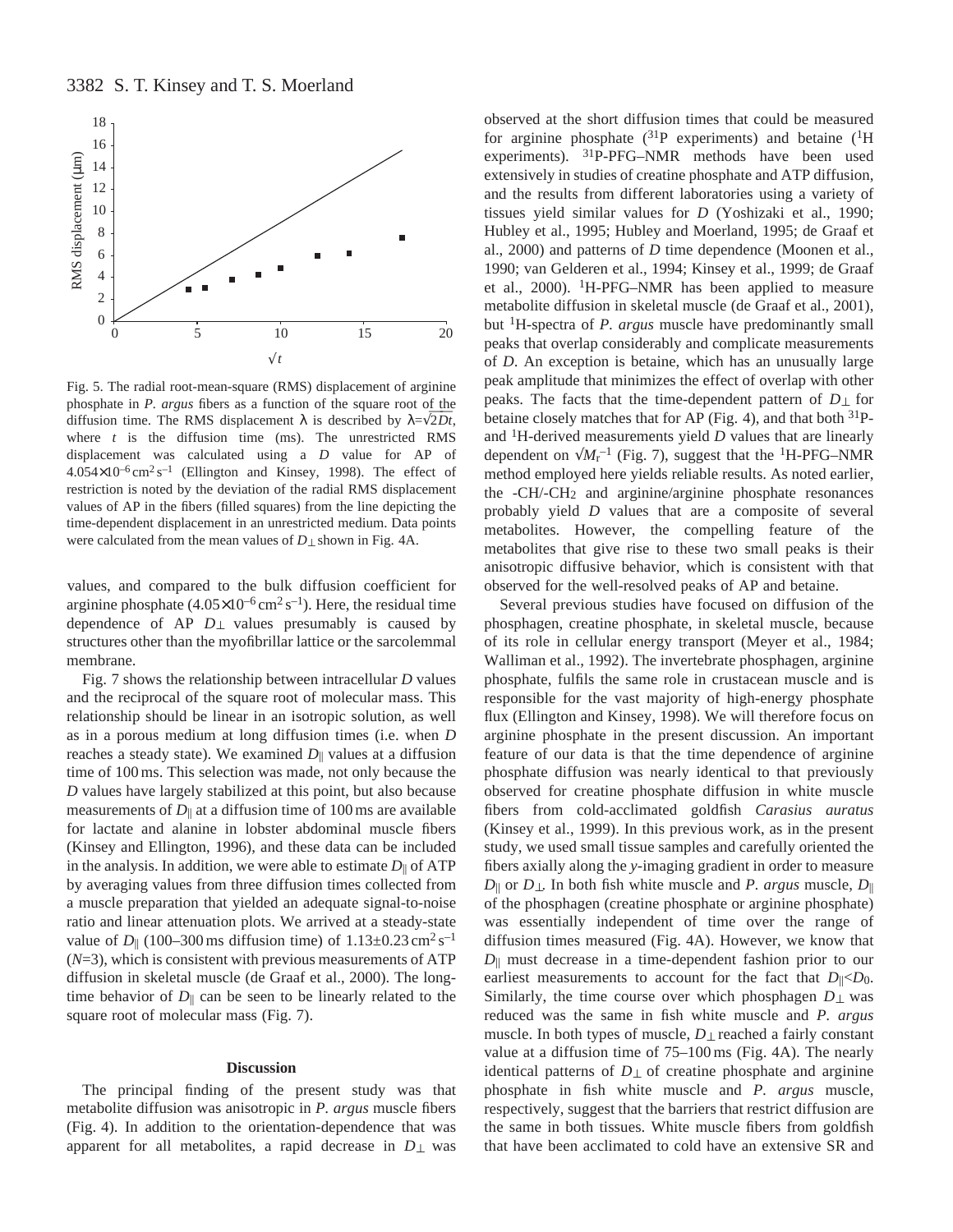

relatively few core (intermyofibrillar) mitochondria (Tyler and Sidell, 1984). Giant glycolytic fibers from crustaceans also have an extensive SR, and are virtually devoid of intermyofibrillar mitochondria (S. T. Kinsey, unpublished results; Jahromi and Atwood, 1969; Tse et al., 1983). Therefore, with respect to diffusion barriers, the principal difference between the two types of muscle fibers is the fiber size. White muscle fibers from goldfish are approximately 100 µm in diameter (Kinsey et al., 1999), while *P. argus* fibers used in the present study were approximately  $300 \mu m$  in diameter. The fact that the time dependence of  $D_{\perp}$  was identical in these two fibers of dramatically different sizes indicates that restriction by the sarcolemmal membrane cannot account for the observed reduction in *D*⊥.

Other studies have found a time-dependent decrease in *D* of creatine phosphate in mammalian skeletal muscle that is similar to that observed in the present paper, but the interpretations have been quite different (Moonen et al., 1990; van Gelderen et al., 1994; de Graaf, 2000). In rat quadriceps

# *Metabolite diffusion in crustacean muscle* 3383

Fig. 6. The predicted effect of the thick and thin filament lattice and restriction within the cylindrical sarcolemma on the time dependence of *D*⊥ for arginine phosphate. (A) The effect of the nm-scale thick and thin filament lattice, using a porosity of 0.86, on the relative *D*⊥ of arginine phosphate. Note the short time required for *D*⊥ to reach a steady-state value. (B) The effect of restriction within the sarcolemmal membrane of a cell with a radius of  $150 \,\mu m$  on the relative  $D<sub>⊥</sub>$  of arginine phosphate (note: axes are different than A). (C) The predicted time dependence of the absolute *D*⊥ of arginine phosphate in an unrestricted environment (solid line), in the presence of the thick and thin filament lattice (dotted line), and when restricted within the sarcolemmal membrane of a cell with a radius of  $150 \mu m$ (dashed line). The lower squares depict the raw data collected for *D*⊥ of arginine phosphate (Fig. 4A), and the upper squares show the predicted *D*⊥ of arginine phosphate if the effects of the thick and thin filament lattice and restriction within the sarcolemma are removed. The upper squares therefore predict the pattern of *D*⊥ time dependence imposed by residual, µm-scale barriers. See text for additional details.

muscle *in vivo*, apparent limits to creatine phosphate displacement at long diffusion times indicated a compartment with an axial dimension of  $44 \mu m$ , which the authors suggested corresponded to the length of a muscle fiber (Moonen et al., 1990). These diffusion measurements were made on muscles that were oriented at an angle relative to the diffusionweighting gradients, and *D* was measured in only one direction. Subsequently, van Gelderen et al. (1994) examined the time dependence of diffusion in rabbit skeletal muscle *in vivo* along the *x*, *y* and *z* axes of the laboratory frame (the muscle fibers were not oriented with respect to these axes). The orientation- and time-dependent values of *D* were used to calculate the trace of the diffusion coefficient  $(D_{Tr})$ , assuming restriction within a cylindrical compartment.  $D_{Tr}$  is invariant to orientation, which is sometimes important in *in vivo* experiments where orientation of fibers may not be controllable or when fiber orientation is not uniform. From the timedependent pattern of  $D_{\text{Tr}}$ , van Gelderen et al. (1994) estimated that the cell diameter of rabbit skeletal muscle was 17 µm. De Graaf et al. (2000) recently conducted a similar analysis of the time dependence of  $D_{\text{Tr}}$ , also fitted to a cylindrical model, in rat skeletal muscle *in vivo*. These authors estimated that cylindrical compartments with diameters of 16 and  $22 \mu m$ restricted the motion of ATP and creatine phosphate, respectively. However, de Graaf et al. (2000) recognized that these dimensions were considerably smaller than the dimensions of rat skeletal muscle cells, and they concluded that yet-to-be-defined, subcellular, cylindrical barriers restrict ATP and creatine phosphate diffusion in skeletal muscle.

In contrast to the conclusions drawn from studies of diffusion in mammalian skeletal muscle, we believe that the principal barrier that induces the anisotropy observed in PFG–NMR measurements is the reticulated SR membrane. Several lines of evidence support this conclusion. First, our modeling results clearly indicate that the time-dependent reduction in diffusive flux through the nm-scale thick and thin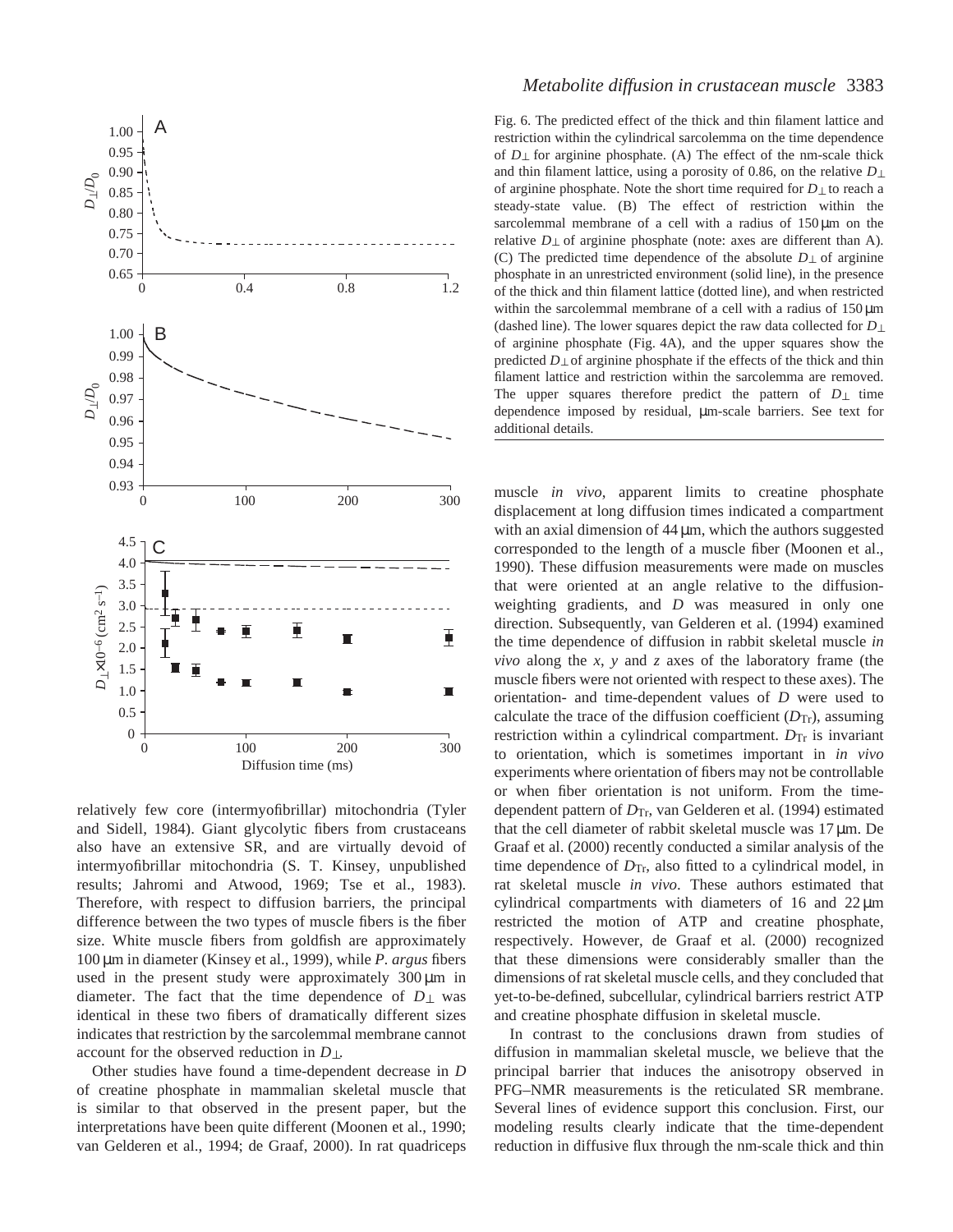Fig. 7. The relationship between  $D_{\parallel}$  at a diffusion time of 100 ms and the reciprocal of the square root of the relative molecular mass *M*r. The arginine phosphate and ATP *D* values were collected using 31P-NMR, while the values for betaine and arginine/arginine phosphate were collected using 1H-NMR. The *D* values for lactate and alanine are from Kinsey and Ellington (1996). See text for additional details.

filament lattice is too rapid to be detected by NMR methods (Fig. 6A). This intuitively satisfying result is very robust to moderate variation in the estimate of myofilament porosity or filament dimensions. Second, restriction within a cylinder the size of most skeletal muscle fibers has only a slight effect on the observed time dependence of *D*⊥ (Fig. 6B) (Gibbs, 1997; Kinsey et al., 1999). This was partly what motivated us to select crustacean giant muscle fibers for this study, since at physiologically relevant diffusion times the effect of the sarcolemma on  $D_{\perp}$  is virtually undetectable. This leaves us with intracellular barriers with length scales intermediate between the myofilament lattice, which has a nm-length scale, and the sarcolemma, which has a  $1\times10^2 \mu$ m-length scale. In lobster giant muscle fibers, the only obvious barrier is the SR membrane, and the associated sarcolemmal invaginations, or clefts, that are peculiar to crustaceans (Peachey, 1967; Selverston, 1967). The SR is a reticulated membrane envelope that wraps around each myofibril or a bundle of 2–3 myofibrils. Each myofibril is  $\approx$ 1 µm in diameter, so the cylindrical partial membrane of the SR would serve as a strong barrier to radial diffusion, but would not be expected to hinder axial diffusion. The sarcolemmal clefts in crustaceans are partial membranes that project radially into the fiber core with a linear spacing of approximately 50 µm (Peachey, 1967; Selverston, 1967). These membranous structures would therefore be expected to have some effect on radial, but not axial, diffusion in crustacean muscle. Whereas the SR will constitute a similar barrier to radial diffusion in crustacean, fish and mammalian skeletal muscle, the sarcolemmal clefts are specific to crustaceans. However, the sarcolemmal clefts are an incomplete membrane with relatively large linear spacing, and the effect of this potential barrier on radial diffusion is likely to be minimal.

As described above, de Graaf et al. (2000) have proposed an alternative view of the subcellular structures that induce diffusive anisotropy in skeletal muscle. However, we know of no cylindrical barriers in skeletal muscle that have a length scale of  $16-22 \mu m$  as described in their study (de Graaf et al., 2000). We contend that their determination of a length scale of this magnitude is derived from the fact that these authors fit their diffusion data to a model of restriction within an impermeable cylinder. Thus, while their method of determining *D*Tr has great utility when fiber orientation cannot



be controlled, we do not believe it yields relevant length scales of barriers to diffusion.

Part of the difficulty in assessing the effect of the SR (and sarcolemmal clefts) is the complex three-dimensional structure of these membranes. For instance, we know that diffusion through the SR will lead to a time-dependent reduction in *D*⊥ until a steady-state value is reached, as is the case for diffusion through the thick and thin filament lattice (Fig. 6A). However, the effect of the SR on diffusion will be a function of *two* variables, neither of which are adequately described or easily modeled. Both the membrane porosity and the length scale in the direction of diffusion will have an impact on the time dependence of *D*⊥. Because of this complication, our conclusions are drawn from the fact that barriers in muscle fibers from mammals, fish and crustaceans induce the same time-dependent anisotropy despite the fact that they are dramatically different with respect to cell size, mitochondrial density, and the presence or absence of sarcolemmal clefts. All of these tissues have in common a well-developed SR, however, and the function of this organelle in  $Ca^{2+}$  dynamics demands that its radial length scale is relatively invariant, regardless of the type of skeletal muscle.

Another finding of the present study is that when the effect of the thick and thin filament lattice and restriction within the sarcolemma are mathematically removed, the intracellular *D* values at short diffusion times do not differ substantially from *D*0 (Fig. 6C). This is in agreement with previous studies, which indicated that at short diffusion times the cytoplasm viscosity was not significantly higher than that of water (Luby-Phelps et al., 1993; van Gelderen et al., 1994; de Graaf et al., 2000). In addition, the steady-state diffusion of metabolites in *P. argus* muscle had diffusion coefficients that were inversely proportional to their molecular mass (Fig. 7). This is consistent with the idea that when diffusion is temporally (and hence spatially) averaged across intracellular structural barriers, the cytoplasmic space in lobster abdominal muscle behaves as would be expected for a well-mixed, bulk solution.

Diffusion analyses such as the present study are useful for probing the nature of the intracellular environment, but they also raise the following question: does the diffusive flux of metabolites impose constraints on muscle function? The abdominal muscles in lobsters, crayfish and shrimp are used solely for a rapid series of 'tail-flips' that propel the animal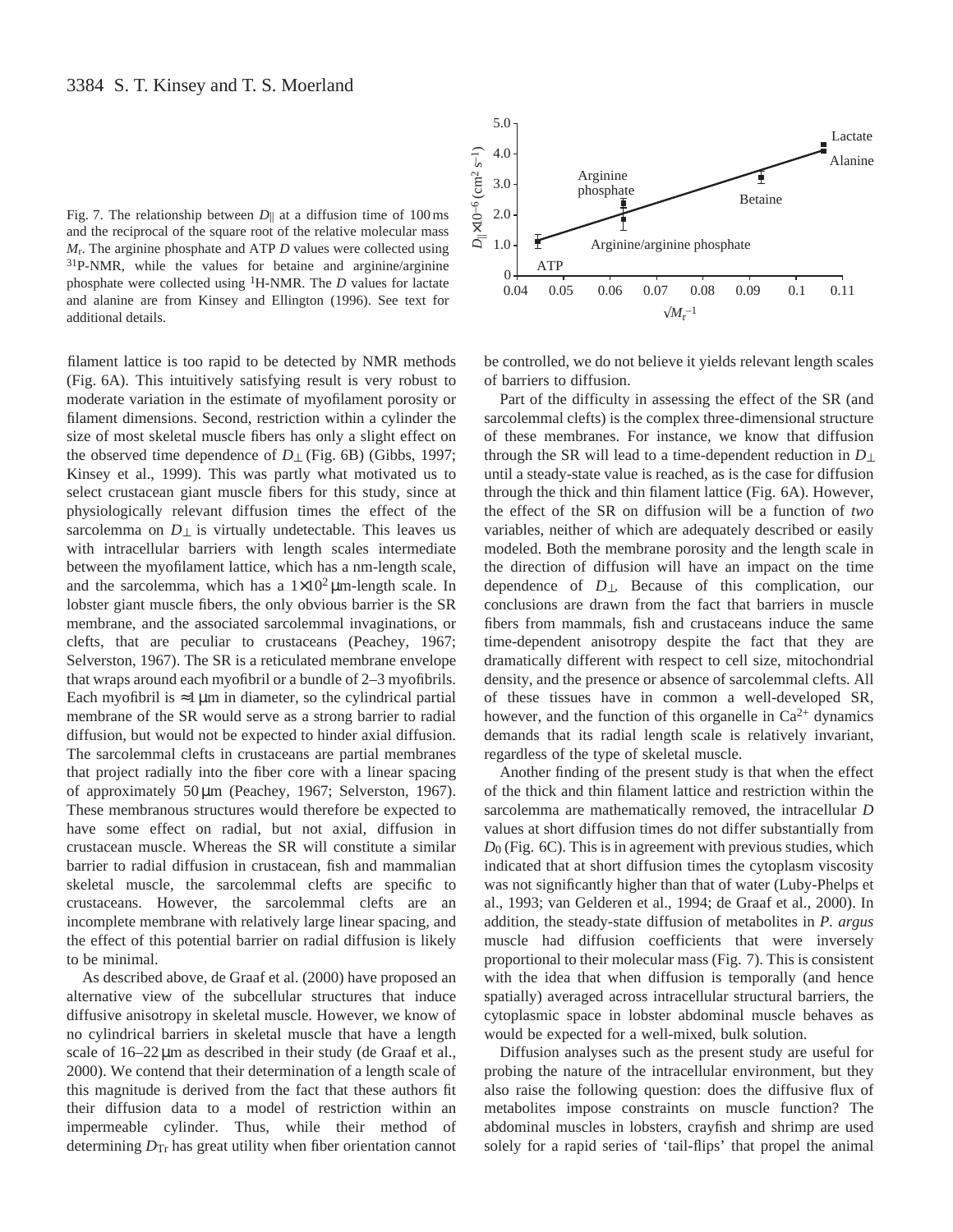away from potential predators at a high velocity. The abdominal muscle bundles are composed almost exclusively of fast-twitch, glycolytic fibers. These fast-twitch fibers of lobsters and crabs tend to be the largest, often exceeding 500 µm in diameter and more than 1 cm in length (Jahromi and Atwood, 1971; Tse et al., 1983). In addition, nearly all of the mitochondria in these fibers are located peripherally near the sarcolemmal membrane (subsarcolemmal mitochondria; Kent and Govind, 1981; Tse et al., 1983). This arrangement of mitochondria forms a cylinder of aerobic metabolic potential that has essentially the same dimensions as the muscle fibers themselves. There are important functional implications to the combination of extreme cellular dimensions and highly localized aerobic machinery. Rapid, aerobically powered contraction is logically forbidden, since this would require rapid diffusive flux of ATP-equivalents (i.e. arginine phosphate) over a distance of hundreds of microns. The displacement of molecules *via* diffusion, λ, scales as the square-root of the diffusion time,  $t$ :  $\lambda = \sqrt{2Dt}$ . The steady-state value of *D* for arginine phosphate *in situ* is  $\approx 1 \times 10^{-6} \text{ cm}^2 \text{ s}^{-1}$ (Fig. 5), meaning that it takes several minutes for arginine phosphate to diffuse from subsarcolemmal mitochondria at the fiber periphery, to the sites of ATP demand at the fiber core of a crustacean giant muscle fiber. In contrast, muscle that contracts aerobically has relevant diffusion distances that can be traversed in milliseconds. Since the escape-response in lobsters is induced by a short-term burst of muscle activity (England and Baldwin, 1983), reliance on anaerobic metabolism (phosphagen hydrolysis and glycolysis) to supply ATP poses no obvious problems. However, post-contractile recovery ultimately relies on aerobic metabolism, and the large dimensions of crustacean fibers and barriers to radial diffusive flux would be expected to severely limit the rates of these processes.

The metabolic restrictions imposed by extreme diffusion distances are apparent in the pattern of post-exercise recovery in crustacean fast-twitch muscles, which differs substantially from the mammalian paradigm. An early phase of recovery is the resynthesis of phosphagen and restoration of ionic gradients across membranes, which allows a second round of high-force contractions. In mammalian skeletal muscle, creatine phosphate is rapidly resynthesized by aerobic processes (Kushmerick, 1983; Meyer, 1988). In crustacean muscle, however, AP stores are replenished *via* anaerobic glyogenolysis (Ellington, 1983; Kamp, 1989), presumably because the large diffusion distances and barriers to diffusive flux make aerobic recovery unacceptably slow. The aerobic phase of recovery in crustaceans that follows includes the resynthesis of glycogen, processing of lactate and restoration of muscle pH, and these processes occur over a protracted time course of several hours (Milligan et al., 1990; Henry et al., 1994). Whether the combination of extreme distances and hindered diffusion in giant fibers is the proximate cause for the slow recovery process is not known. Other properties, such as metabolic potential and oxygen supply, may ultimately limit aerobic metabolism. In this scenario, excessive diffusion

distances would not be limiting *per se*, but would simply not be selected against. However, it is clear that the large diffusion distances and barriers to diffusion impose severe limits on the rate of post-contractile recovery, even if aerobic metabolic potential and oxygen supply were increased. This argument also raises issues as to the nature of the SR in fast-contracting, aerobic fibers. Here, a substantial SR is required for rapid excitation–contraction coupling, but it must be sufficiently permeable to permit high rates of ATP-equivalent flux from mitochondria to the myosin ATPase.

In summary, metabolite diffusion in lobster giant muscle fibers is anisotropic, indicating that the barriers to radial diffusion are more substantial than those that hinder axial diffusion. The similarity of the time dependence of  $D_{\perp}$  in crustacean muscle to that found in skeletal muscle from mammals and fish suggests a common diffusive barrier, despite the fact that these tissues differ dramatically in fiber diameter and mitochondrial density. The time-dependent reduction in *D*⊥ is consistent with barriers on a µm scale, and the most likely candidate is the SR membrane system. The combination of large diffusion distances and barriers to diffusive flux appear to severely limit the capacity for aerobic metabolic processes in crustacean giant muscle fibers.

The authors gratefully acknowledge many useful discussions with Dr Bruce R. Locke and Dr Stephen Gibbs. We thank the National High Magnetic Field Laboratory, Tallahassee, FL, USA for the use of NMR instrumentation. We also appreciate the help of Dr William F. Herrnkind with animal supply and maintenance. This work was supported by grants from the National Institutes of Health (R15-AR46184- 01A1) to S.T.K. and the National Science Foundation (DBI-99-78613) to S.T.K. and (IBN-98-08120) to T.S.M.

### **References**

- **Agar, N. S., Rae, C. D., Chapman, B. E. and Kuchel, P. W.** (1991). 1H-NMR spectroscopic survey of plasma and erythrocytes from selected marsupials and domestic animals of Australia. *Comp. Biochem. Physiol.* **99B**, 575-597.
- **Arrio-Dupont, M., Cribier, S., Foucault, G., Devaux, P. F. and d'Albis, A.** (1996). Diffusion of fluorescently labeled macromolecules in cultured muscle cells. *Biophys. J.* **70**, 2327-2332.
- **Carbonell, R. G. and Whitaker, S.** (1984). Heat and Mass Transfer in Porous Media. In *Fundamentals of Transport Phenomena in Porous Media* (ed. J. Bear and M. Y. Corapcioglu), pp. 121-198. Dordrecht: Martinus Nijhoff Publishers.
- **Cotts, R. M., Hoch, M. J. R., Sun, T. and Marker, J. T.** (1989). Pulsed field gradient stimulated echo methods for improved NMR diffusion measurements in heterogenous systems. *J. Magn. Reson.* **83**, 252-262.
- **de Graaf, R. A., van Kranenburg, A. and Nicolay, K.** (2000). *In vivo* 31P-NMR diffusion spectroscopy of ATP and phosphocreatine in rat skeletal muscle. *Biophys. J.* **78**, 1657-1664.
- **de Graaf, R. A., Braun, K. P. J. and Nicolay, K.** (2001). Single-shot diffusion trace 1H-NMR spectroscopy. *Magn. Reson. Med.* **45**, 741-748.
- **Ellington, W. R.** (1983). The recovery from anaerobic metabolism in invertebrates *J. Exp. Zool.* **228**, 431-444.
- **Ellington, W. R. and Kinsey, S. T.** (1998). Energy transport in primitive spermatozoa. *Biol. Bull*. **195**, 264-272.
- **England, W. R. and Baldwin, J.** (1983). Anaerobic energy metabolism in the tail musculature of the Australian Yabby *Cherax destructor* (Crustacea, Decapoda, Parastacidae): role of phosphagens and anaerobic glycolysis during escape behavior. *Physiol. Zool.* **56**, 614-622.